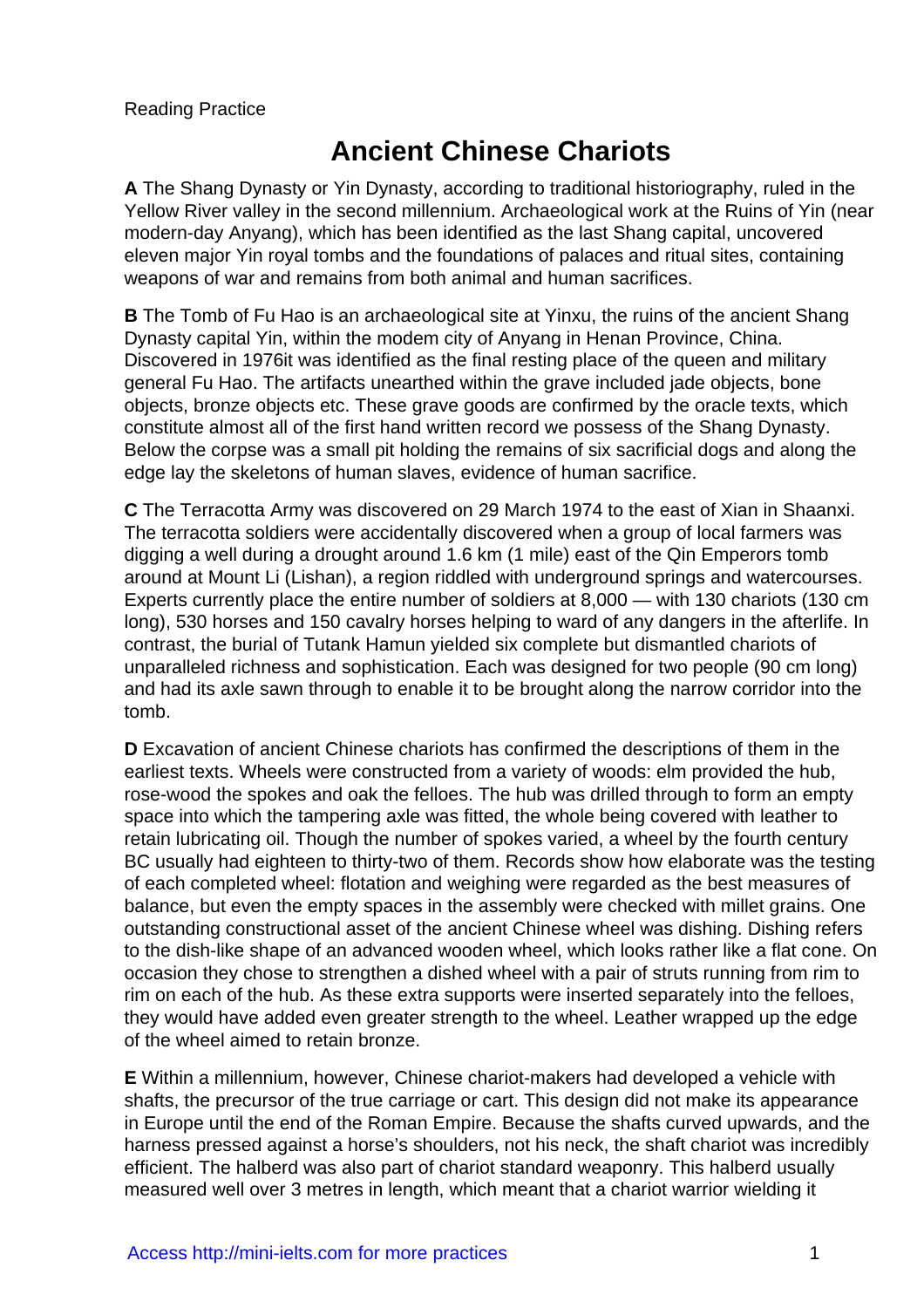sideways could strike down the charioteer in a passing chariot. The speed of chariot which was tested on the sand was quite fast. At speed these passes were very dangerous for the crews of both chariots.

**F** The advantages offered by the new chariots were not entirely missed. They could see how there were literally the warring states, whose conflicts lasted down the Qin unification of China. Qin Shi Huang was buried in the most opulent tomb complex ever constructed in China, a sprawling, city-size collection of underground caverns containing everything the emperor would need for the afterlife. Even a collection of terracotta armies called Terra-Cotta Warriors was buried in it. The ancient Chinese, along with many cultures including ancient Egyptians, believed that items and even people buried with a person could be taken with him to the afterlife.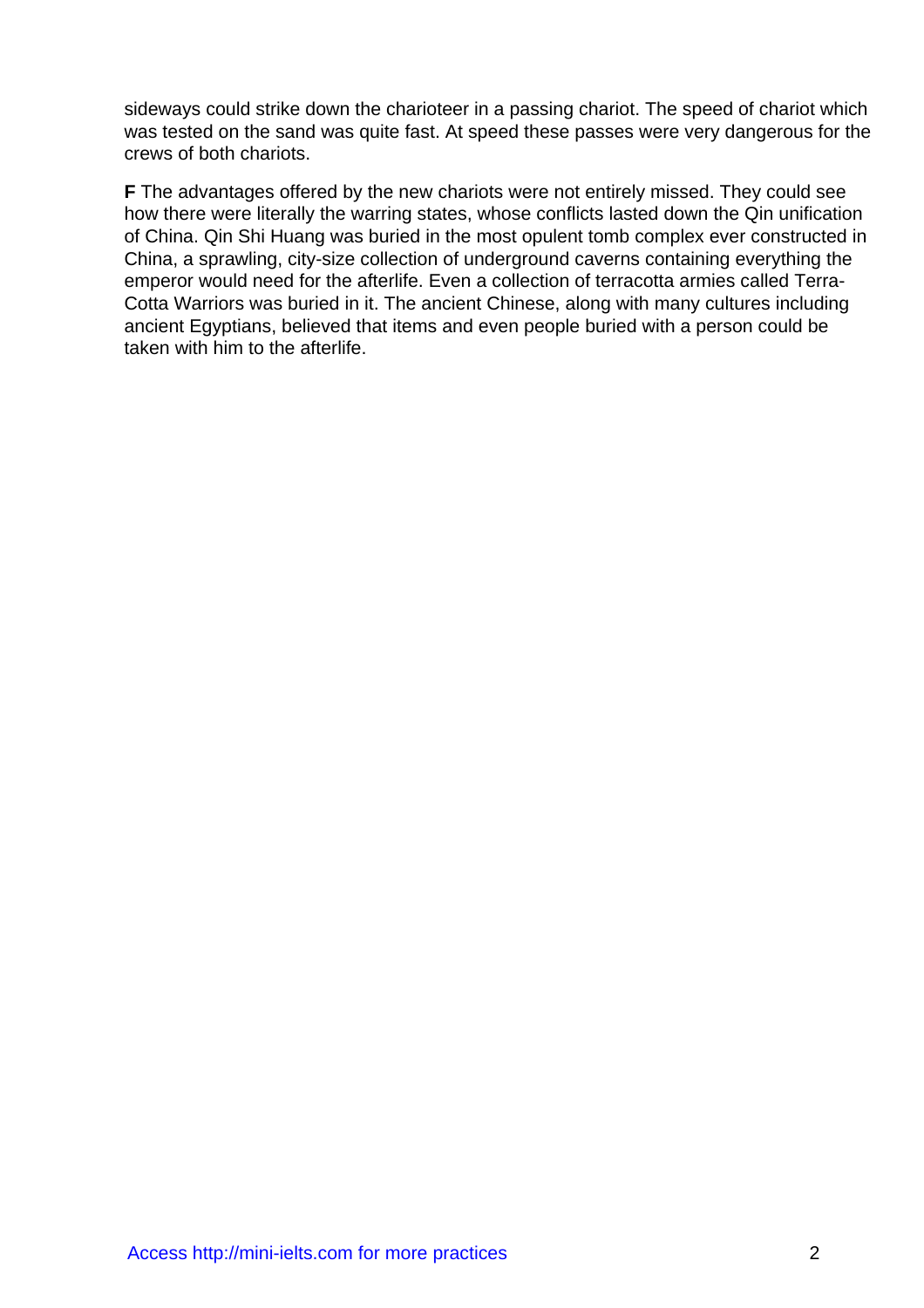### **Questions 1-4**

Do the following statements agree with the information given in Reading Passage? In boxes **1-4** on you answer sheet, write

**TRUE** if the statement is true<br>**FALSE** if the statement is false **FALSE** if the statement is false<br>**NOT GIVEN** if the information is not *if the information is not given in the passage* 

**1**..................... When discovered, the written records of the grave goods proved to be accurate.

**2**..................... Human skeletons in Anyang tomb were identified as soldiers who were killed in the war.

**3**..................... The Terracotta Army was discovered by people lived nearby by chance.

**4**..................... The size of the King Tutankhamen's tomb is bigger than that of in Qin Emperors' tomb.

#### **Questions 5-10**

Complete the notes below.

Choose **ONE WORD** from the passage for each answer.

Write your answers in boxes **5-10** on your answer sheet.

5. The hub is made of wood from the tree of **5**.....................

6. The room through the hub was to put tempering axle in which is wrapped up by leather aiming to retain **6**.....................

7. The number of spokes varied from 18 to **7**......................

8. The shape of wheel resembles a **8**.....................

9. Two was used to strengthen the wheel **9**......................

10. Leather wrapped up the edge of the wheel aimed to remain **10**......................

#### **Questions 11-13**

Answer the questions below.

Choose **NO MORE THAN THREE WORDS AND/OR A NUMBER** from the passage for each answer.

**11.** What body part of horse was released the pressure from to the shoulder? **11**.....................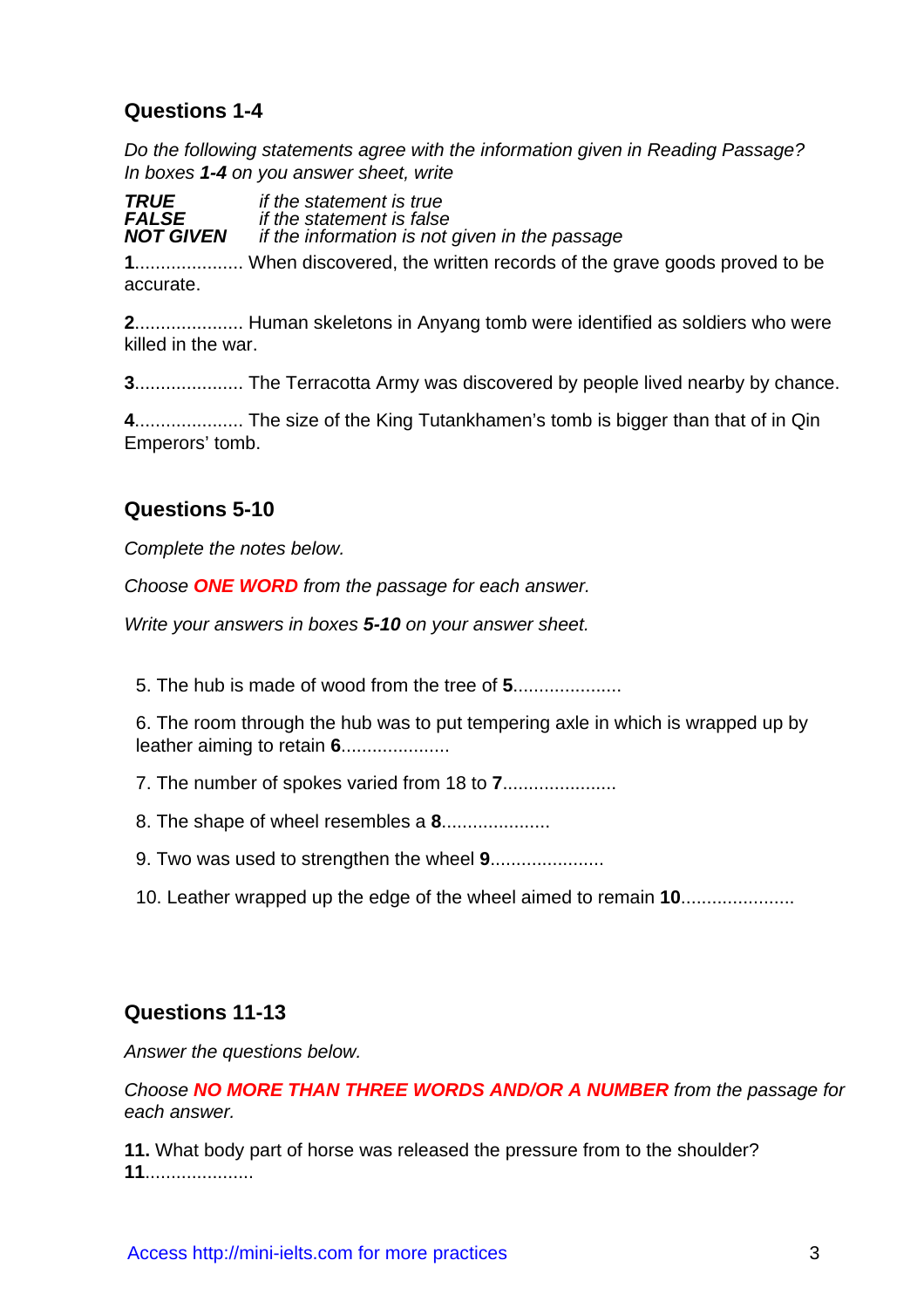**12**. what kind road surface did the researchers measure the speed of the chariot?

**12**.....................

**13.** What part of his afterlife palace was the Emperor Qin Shi Huang buried? **13**.....................